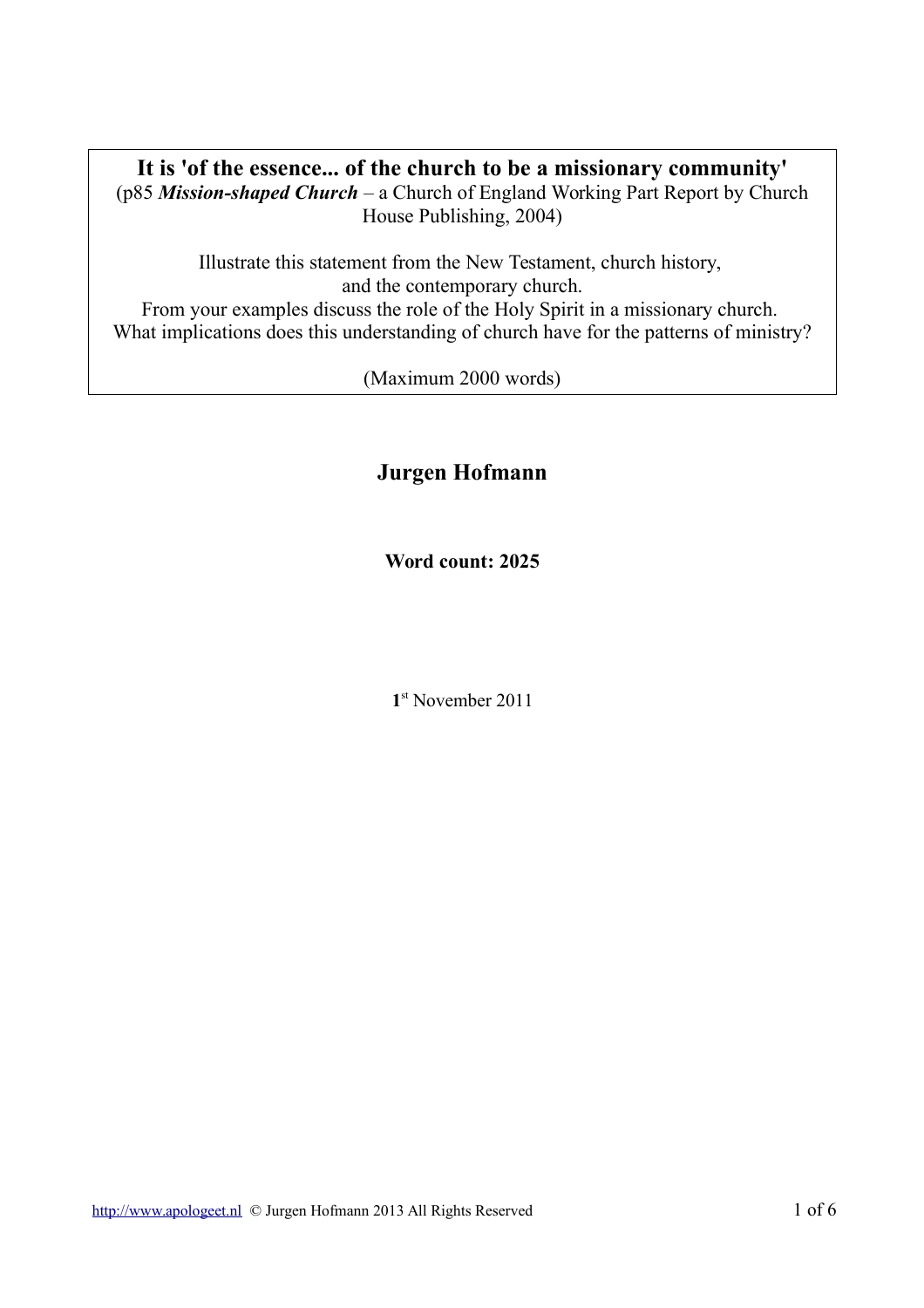## **It is 'of the essence... of the church to be a missionary community'**

(p85 *Mission-shaped Church* – a Church of England Working Part Report by Church House Publishing, 2004) (2000 words)

#### **Introduction**

It is often said that the heart of the church should be mission focused. This principle will be examined more closely in this paper, worked out in the New Testament with particular reference to Acts 10; 11; 15, the church history around the time of Zwingli, and the contemporary church with the focus on a Dutch family. In each section a brief overview of the context will be given. Within this context the role of the Holy Spirit will be discussed as well as the implications for the patterns of ministry.

#### **The new testament**

The first effective missionary work took place at pentecost (Acts 2). After receiving the Holy Spirit the disciples started their work. But as far as Acts 7, the church was still confined in Jerusalem and had not stepped out of the city gate. It was like the disciples had forgotten the essence of Jesus very last words:

'And ye shall be witnesses unto me both in Jerusalem, and in all Judaea, and in Samaria, and unto the uttermost part of the earth.' (Acts 1: 8).

Later God's Spirit started to touch the hearts of non-Jewish people as well. Johnson and Newton Malony stated that an important group conversion took place around the Roman officer Cornelius, in Acts 10. Cornelius, together with his family and servants, converted to Christianity (Johnson and Malony 1982: 94). According to Gaventa (cited in Stralen 2009: 36) this is the reason for Luke to describe Cornelius in Acts 10 as a representative of a bigger group.

A very important role was that of God's Spirit, Who started the missionary work among Gentiles. Cornelius had a vision and he was told to send his men and ask Peter to come over and minister to them. It took a vision to make Peter realise that the good news was for all of humanity. As Peter was ministering Cornelius and his household, the Holy Spirit came over them, and they started to speak in tongues. Seeing and hearing this convinced Peter, and he ordered his helpers to baptise Cornelius and his household. The growth among the gentiles continued and even reached the people in Antioch (Acts 11: 19- 21).

No longer were there new Christians who knew how to live in conformity with God's rules. These new Christians knew little about these rules. Some of the Jewish Christians thought that the new Christians should obey the law of Moses and be circumcised. In Acts 15 the disciples decided not to burden the new Christians with heavy rules. The disciples composed a letter with a few rules for the gentiles who converted to Christianity 'directing them how to govern themselves with respect to Jews' (Henry 2009: 270).

All of this did not change the patterns of ministry immediately. Most of the followers of Jesus stayed in their own town and did not directly obey the words of Jesus in Act 1: 8. Mission was still mostly centred around Jerusalem but, in 70 A.D. a Jewish revolt failed. The Romans sacked Jerusalem and destroyed the Temple. These events were a major turning point for Christianity. Christians became dispersed, moving out more and more beyond Israel. Jerusalem was no longer the main capital of Christianity. Antioch in Syria, Alexandria in Egypt, and Rome in Italy became the important centres of Christian communities. Now the Christians started to spread the gospel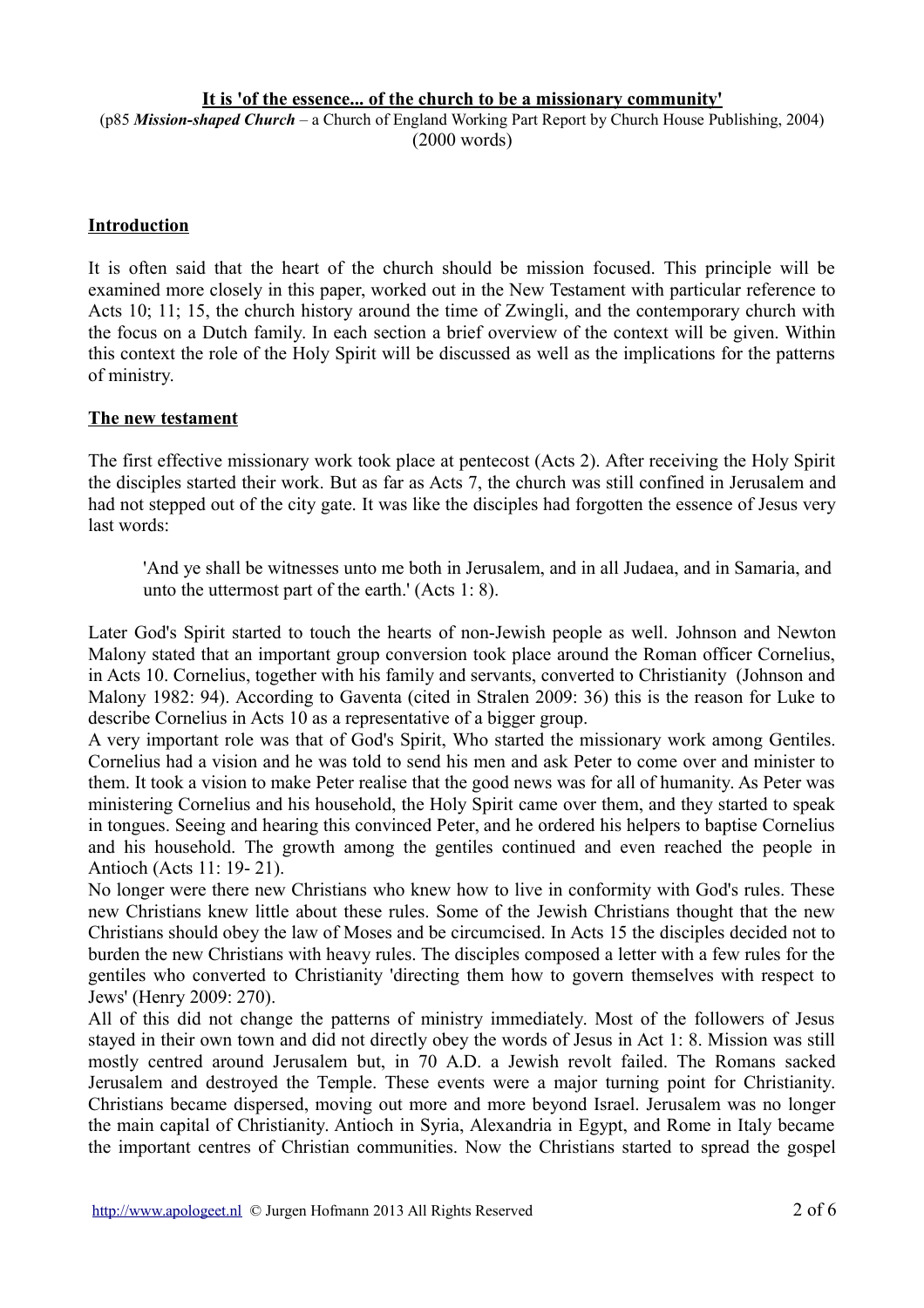directly in the midst of the gentiles. It took a dramatic change, foretold by Jesus in Luke 19: 41- 44, to change the patterns of ministry. The patterns of staying 'close to home' changed in stepping out, and live and work among the gentiles.

# **Church history**

In later history the church became more dominant. The Church of Rome was the dominant ruler of Western Europe with its own way of maintaining loyal members. The sacrificial character of the mass, the redeeming character of good works, the value of Mary and the existence of purgatory (Boettner 1966: 182; 221; 281) were a way of the ruling church to keep the people loyal. The Roman-Catholic Church stated that this church is the only true church and al other movements are to be charged with heresy (Boettner 1966: 500).

A shift took place around the year 1500 and later. Throughout Western Europe godly men stood up against this practice, the Reformation period had started. The roots of the Swiss Reformation are to be found in the person of Huldrych Zwingli. Zwingli became priest and started to minister in different places in Switzerland. In 1516 Zwingli accepted the office of preacher at Einsiedeln. Einsiedeln was an important place of pilgrimage where the people sought forgiveness of sin. Zwingli did not like the way priests extorted money from the common people. He strongly disapproved of this practice, and 'turned away many a pilgrim by his sermons, to seek for consolation in some other way' (Herzog, Plitt and Hauck 1891: 2577).

In 1518 Zwingli was awarded the office of People's Priest at the Grossmünster in Zürich where he was able to preach to large amounts of people. It was in Zürich that Zwingli started to preach in a new way. According to Gilbert, Zwingli was conscious of his mission as a reformer (Gilbert 1997). It is safe to say that Zwingli was working not only as a reformer, but also as a missionary of God's Church. Catherwood says in his book that Zwingli was

'putting the word of God at the heart of the service, and doing so in a way which explained the Bible to ordinary people' (Catherwood 2000: 74).

By preaching the word of God in an understandable way, Zwingli understood the very heart of Jesus' teaching about the sower in Mark 4. By the hearing of God's word in an applied way the people started to see in what way they could receive forgiveness from sin. In this the role of the Holy Spirit is clearly seen:

'And when he is come, he will reprove the world of sin, and of righteousness, and of judgment:' (John 16: 8).

Zwingli himself was very aware of the fact that it is the Holy Spirit Who gives real spiritual life because:

' in Scripture the Spirit is called a breath, etc. For as we live physically by the inbreathing of air, so the Spirit of God is that true life in which all things live and from which they derive their life' (Zwingli 1901: 64).

The implications for the ruling Roman Church where very serious. The income of the Roman Church depended greatly on the loyalty of the lay people. Now there was a rapidly growing group of people who called themselves true followers of Christ. Many people departed from the Roman-Catholic Church and stared their own churches. The clerical and the saintly intercessors were no longer necessary. The Reformed Churches appointed preachers, elders and deacons like the apostles did in Acts 14: 23. These overseers worked closely together with the church members. The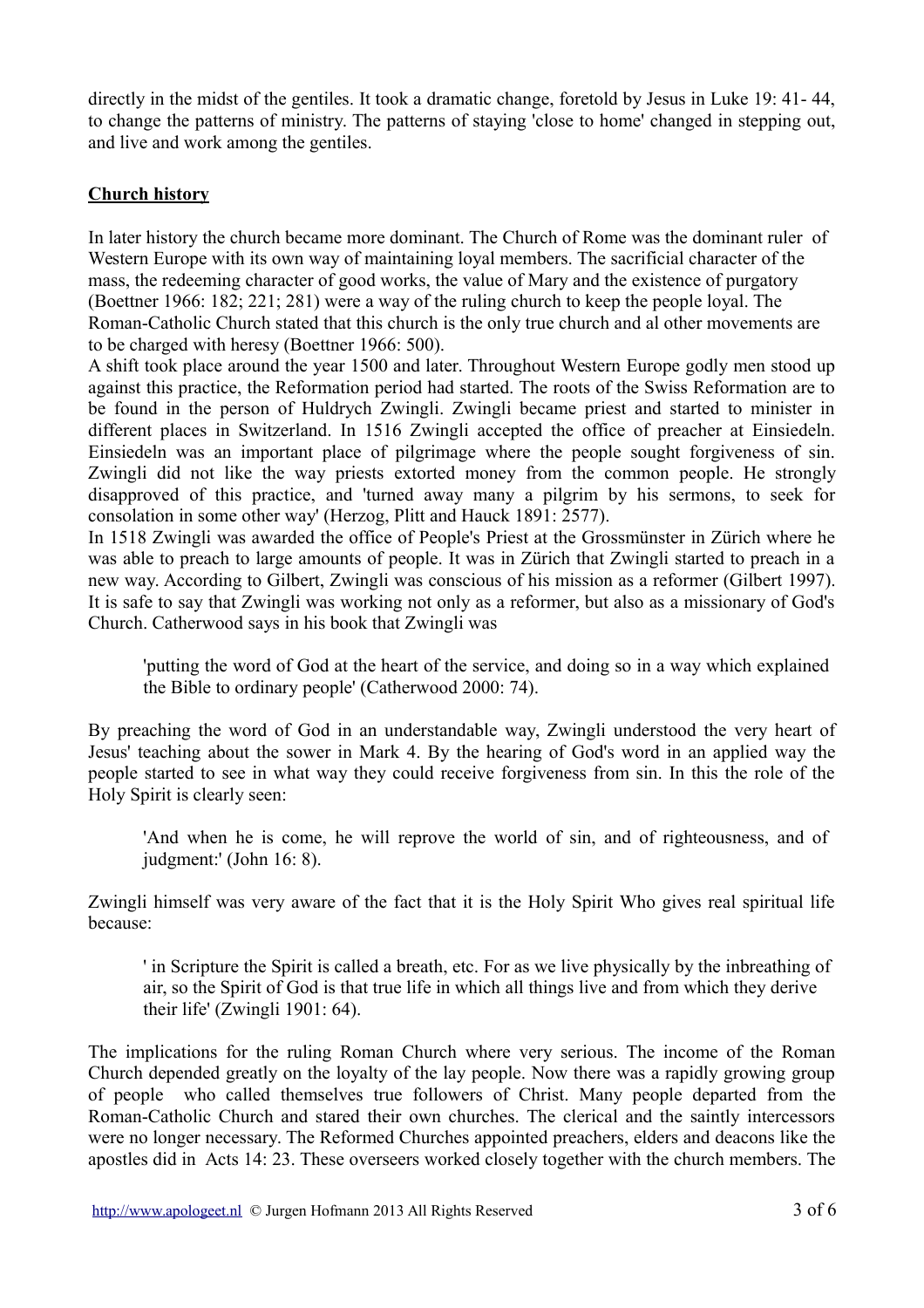schism from the Roman-Catholic Church brought back valuable biblical principles, but at a high price.

Although many people came to a true understanding of salvation, this did not directly change the patterns of missionary work in the church. Despite the fact that there were missionaries throughout the history of the church, who ministered among non-believers, the church members did not step out into the world to minister among non-believers. According to Newbigin this was because the gospel was penetrated

'into the very stuff of their social and personal life, so that the whole population could be conceived of as *corpus Christianum*' (Newbigin 2006: 115).

## **Contemporary church**

The church in the western society has changed over the decades. After the Reformation, small denominations started to emerge. 'Protestant Church' became the new collective name for these churches. Newbigin says that the present church is once again in direct touch with the non-Christian world 'through the experience of foreign missions, and through the rise of anti-Christian movements' (Newbigin 2006: 115). This forced the western church to go outside, and revise their view on mission. Suddenly the words of Peter were relevant again:

'and be ready always to give an answer to every man that asketh you a reason of the hope that is in you...' (1 Peter 3: 15b).

Many Christians started to develop new strategies to reach the non-believers. Two of these people where Johan and Willy Maasbach in Holland. In 1952, this couple started to organise evangelism campaigns. At that moment they were pioneers on this terrain. A big breakthrough came in 1958 during the healing campaign with T.L. Osborn at the Malieveld, The Hague, and on the Bodenterrein, Groningen. Every evening there were more than ten thousand people present to listen to the gospel, translated by Johan Maasbach. After this event people asked Johan Maasbach to speak throughout Holland (Stichting Johan Maasbach Wereldzending, 2011).

The campaigns were strongly focused on Jesus' words in Mark 16: 17- 18, where He says:

'And these signs shall follow them that believe; In my name shall they cast out devils; they shall speak with new tongues; They shall take up serpents; and if they drink any deadly thing, it shall not hurt them; they shall lay hands on the sick, and they shall recover'.

There is not much to be found in writing about the healing of sick or exorcism practice in these campaigns. Despite this, the work of the Holy Spirit was evident in two ways. Firstly, many people accepted Christ as their Lord, and secondly, there were people from more traditional churches who came to a renewed spiritual life. Repentance and conversion are the indisputable work of God's Spirit (John 16: 8). Knippenberg says that this revival of faith was the main reason that the Pentecostal Churches in Holland grew rapidly (Knippenberg 1992: 159- 161).

The Maasbach family always searched for new and better ways to preach the good news. The patterns for their missionary work are different from that of the more traditional churches in those days. The Maasbach's planted several churches in Holland, but they did not organise everything around the church building. They stepped into the world of the non-believers through open air campaigns, youth meetings, television, and radio programs. By doing so the gospel reached far more people, and that can be seen as an obedience to Jesus' command to go out into the world (Acts 1: 8).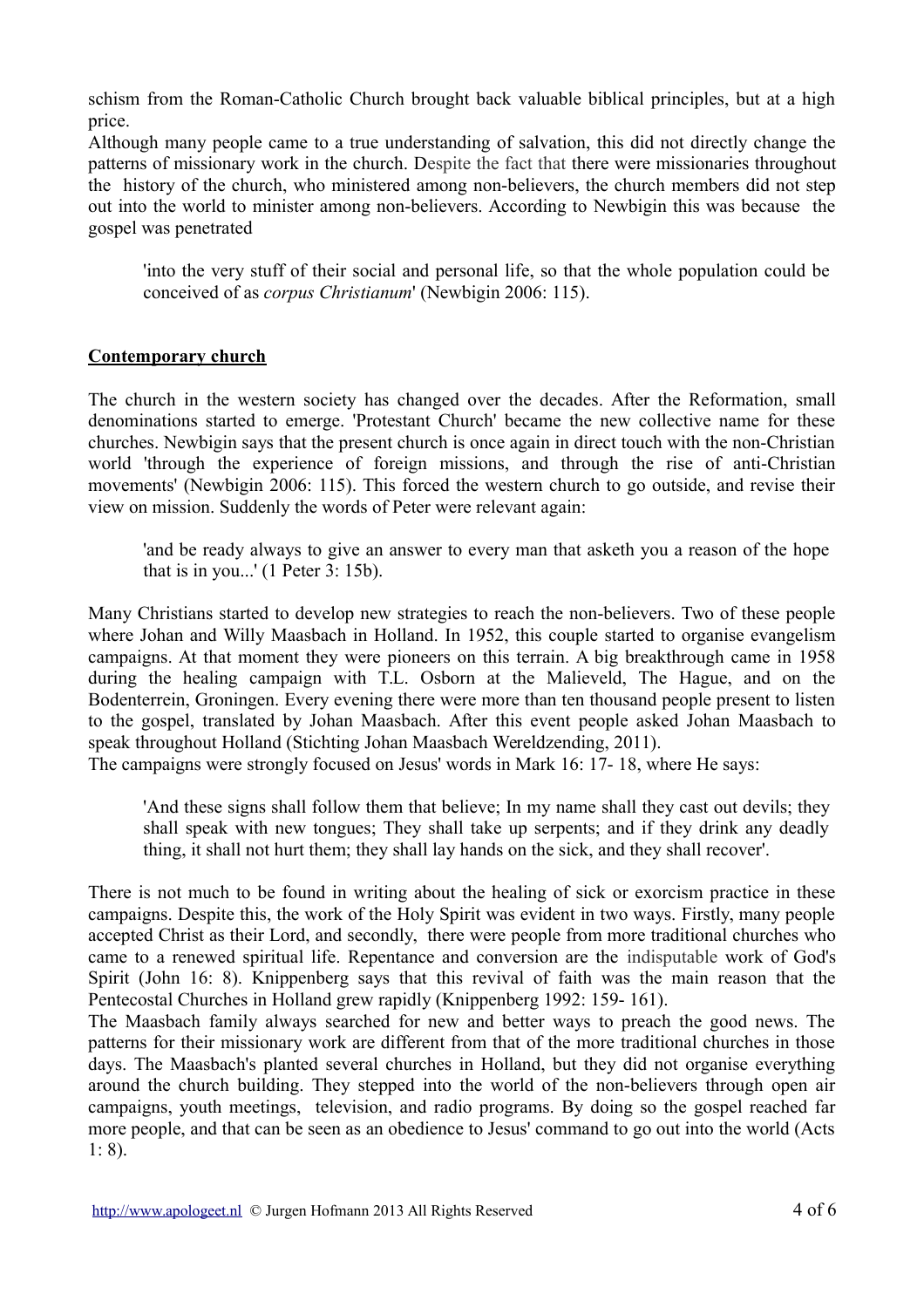# **Conclusion**

That the essence of the church should be a missionary community can be illustrated clearly throughout church history. Although differently worked out over history, the church saw the importance of mission and tried to make it the core activity in it existence.

During the whole of the illustrations in this paper it is unmistakeable that God's Spirit is the Author of mission, or like McGavran says:

'It is not a human activity but *missio Dei*, the mission of God, who himself remains in charge of it' (McGavran, 1996: 20).

McGavran continues by saying that 'revival is God's gift and human beings can neither command it nor make God grant it', but he says that God is willing to listen, and answer, to those who are studying His word and pray intense (McGavran 1996: 134-136).

The implications for the patterns of ministry depend strongly on the world views of the people. Even if God's Spirit is working through revival, people tend to stick to their own patterns. Often there must be a dramatic change in the direct environment to move people out of their trusted patterns. Frost and Hirsch gave an excellent summary about this way of being a missional church:

'The missional church is incarnational, not attractional, in its ecclesiology. By incarnational we mean is does not create sanctified spaces into which unbelievers most come to encounter the gospel. Rather, the missional church disassembles itself and seeps into the cracks and crevices of a society in order to be Christ to those who don't yet know him' (Frost and Hirch, 2003: 12).